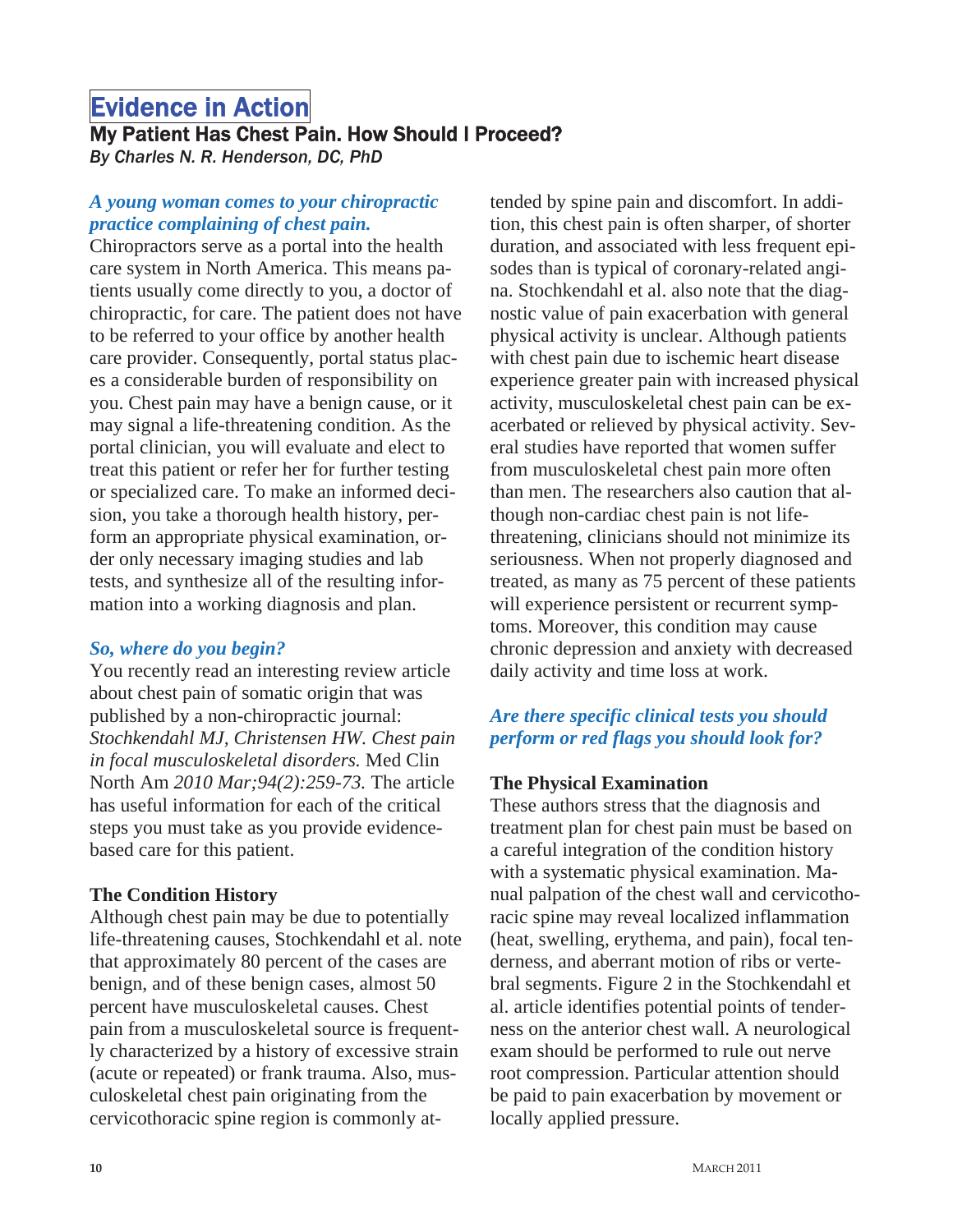# **Special Studies and Specialist Referral**

You recall that the Stochkendahl et al. article reported that 11 percent to 18 percent of patients referred for coronary angiography are subsequently classified as having musculoskeletal chest pain. This figure increases to 23 percent to 35 percent in patients who have normal coronary angiograms. However, if you suspect that the chest pain is caused by non-emergent cardiac or respiratory disease, referral for chest X-ray, electrocardiogram, or specialist examination is usually appropriate. Of course, if you suspect that the chest pain is due to a lifethreatening condition such as acute myocardial infarction, initiating emergency care is the appropriate action. Cervical angina associated with specific disc pathology may be confirmed by magnetic resonance imaging.

# *What should you consider in your differential working diagnosis?*

#### **The Diagnosis**

These authors note that musculoskeletal chest pain is a very broad diagnosis, encompassing many musculoskeletal sources and mechanisms. You recall that the article tabulated 20 diagnostic subgroups of musculoskeletal chest pain with proposed traumatic, nontraumatic, inflammatory, and noninflammatory mechanisms. Only degenerative pathology of the spine, psoriatic arthritis, spondyloarthropathies, and stress fractures provide clear pathoanatomical origins for musculoskeletal chest pain. Most other causes must be inferred from the history, clinical exam findings, and exclusion of other suspect conditions by imaging and lab studies. Moreover, there is no gold-standard test to confirm the diagnosis. The review identified 6 focal musculoskeletal disorders that are commonly diagnosed as causes of musculoskeletal chest pain:

1) **Tietze syndrome** – is characterized by painful swelling of the costal cartilages due to a benign inflammation. The swelling distinguishes it from costochondritis. It affects the upper ribs of younger people, is not gender specific, and is single and unilateral in 70 percent to 80 percent of cases. The onset is insidious, often associated with a minor strain or injury produced from activities such as coughing or vomiting. It is no longer thought to be associated with a viral infection. The pain is usually self-limiting (resolving in weeks to months), but it may become chronic.

- 2) **Costochondritis** is often called costosternal syndrome. There is pain with local tenderness, but not inflammation and swelling, at costosternal articulations and, sometimes, the xiphoid. It is a common cause of musculoskeletal chest pain (30 percent to 42 percent) reported from emergency room and primary care visits. Repetitive physical activity may precipitate it, but the pathogenesis is unclear. It also has a self-limiting course, but chronic and recurrent cases are common.
- 3) **Muscular tenderness** is one of the most common causes of musculoskeletal chest pain. It involves the intercostals (approximately 50 percent of all chest pain cases) and/or pectoral muscles. This condition is usually attributed to unaccustomed or excessive activity, but a state of tension or anxiety can also precipitate it. The natural course of the condition was not described.
- 4) **Segmental dysfunction [subluxation]** of the neck and thoracic spine – is said to be one of the most underdiagnosed causes of musculoskeletal chest pain. It is reported to account for 14 percent of all patients with musculoskeletal chest pain and 29 percent of all patients admitted with acute chest pain that are suspected to have acute myocardial in-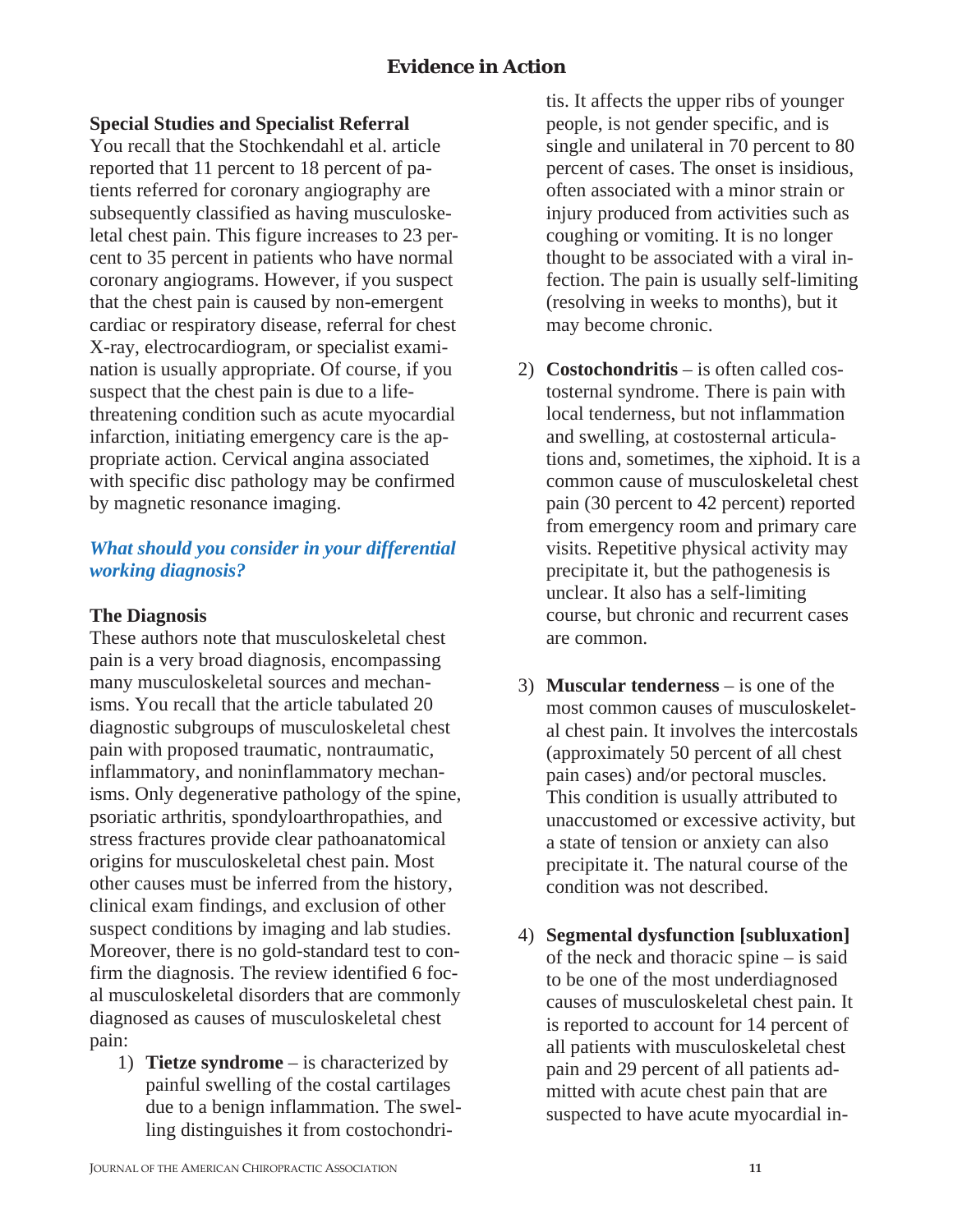## **Evidence in Action**

farction. This condition is characterized by decreased or aberrant motion of involved spine segments. Involvement of C4-C7 or T1-T8 may cause pain referral to anterior aspects of the chest wall. Chest discomfort originating from the cervicothoracic region is often called cervicothoracic angina. Trauma to or excessive strain of the involved joints is thought to be a common cause. According to Stochkendahl et al., international guidelines that follow a systematic classification scheme have shown promise as a tool for distinguishing between patients with cervicothoracic angina and true angina pectoris.

- 5) **Cervical angina** is chest pain that resembles true cardiac angina but originates from cervical discopathy with nerve root compression. Unlike most other focal musculoskeletal disorders, this diagnosis can be confirmed by imaging studies.
- 6) **Slipping rib** is also known as "rib-tip syndrome." It is reported to account for approximately 5 percent of musculoskeletal chest pain cases seen in primary care practice. The slipping rib is said to be due to loosening of the fibrous attachments binding the lower costal cartilages to one another. It is thought that this allows the rib tip to curl upward and override the inner aspect of the rib above, impinging an intercostal nerve between the two ribs. This mechanical rib derangement should not be confused with rib-head slippage, which may occur at the articulation of the rib with the spine. Onset is insidious, with intermittent unilateral pain at the lower rib-cage margin. This condition resolves slowly (possibly taking several months).

*What is the best evidence-based treatment approach?* 

#### **The Treatment Plan**

Stochkendahl et al. comment that once coronary angina has been ruled out and it has been determined that the chest pain is not of another visceral origin (typically lung, esophagus, or stomach), treatment is generally directed to one of the 6 focal musculoskeletal disorders listed above. However, it should be kept in mind that visceral and musculoskeletal causes are not mutually exclusive. A given patient may suffer from both. Your patient's response to treatment is a critical diagnostic indicator.

These authors note that with the possible exception of cervical angina, musculoskeletal chest pain is known to be self-limiting within weeks to months, but it may become chronic. Reassurance, palliative heat, and manual therapy have been shown to be beneficial and will generally reduce anxiety and depression as well as limit unnecessary referrals for expensive clinical investigations. Refractive cases of Tietze syndrome have been treated with nonsteroidal anti-inflammatory drugs (NSAIDS) and local steroid or lidocaine injections. Similarly, refractive costochondritis has been treated with local anesthetic injections for immediate relief and sulfasalazine for prolonged effect. However, there is no formal evidence for the effectiveness of these medical treatments. Chest pain due to muscular tenderness is best treated by removing precipitating causes (e.g., excessive or unaccustomed physical activity and coughing) and treating the localized muscle strain. Segmental dysfunctionassociated chest pain, often identified as cervicothoracic angina, has been shown to respond to spinal manipulative treatment. The authors recommend that cervical angina, chest pain related to end-stage cervical spine degeneration with disc pathology, should be confirmed by